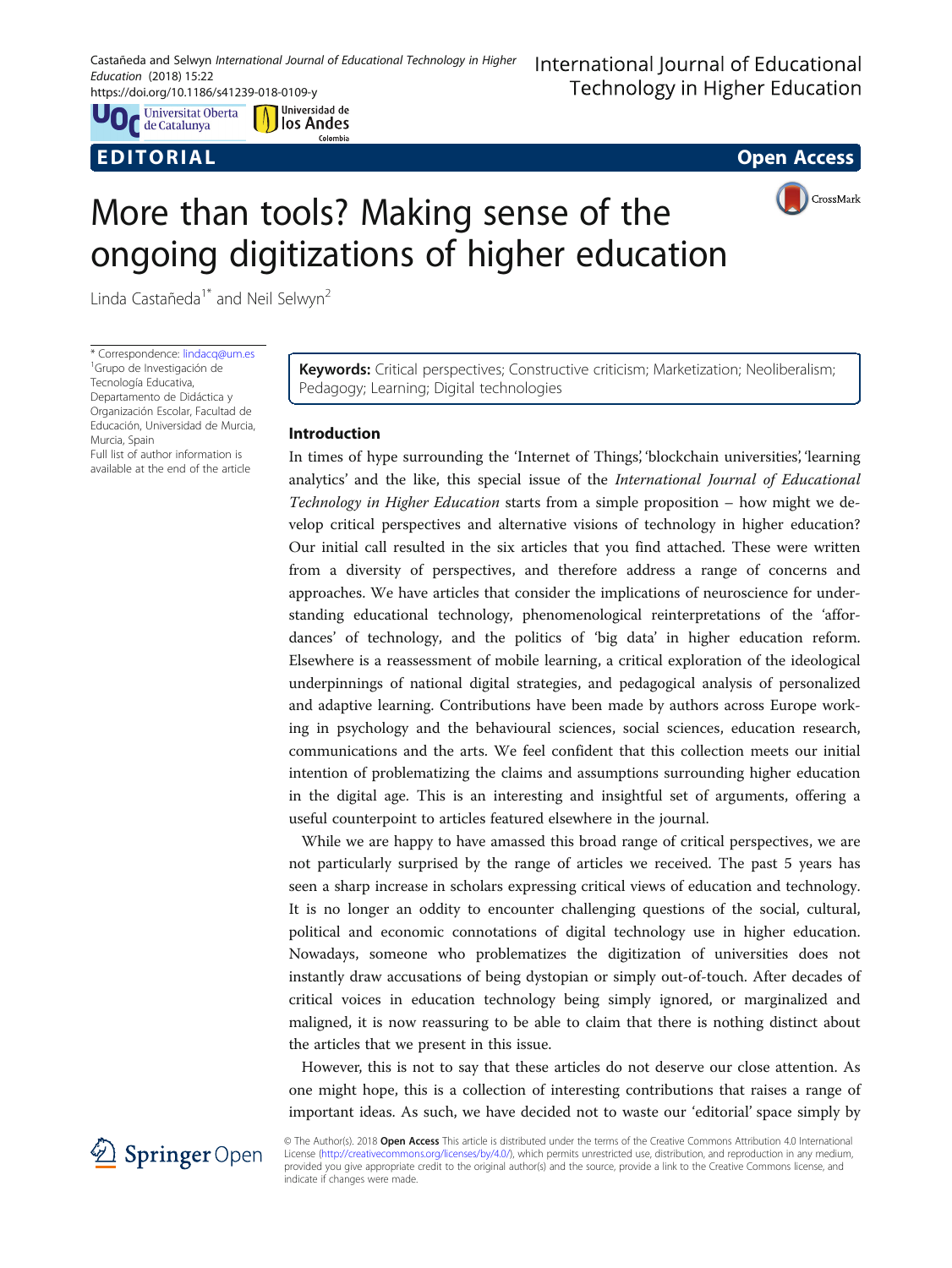summarizing the contents of each article in turn. If you want an overview of what each author argues then feel free to browse the abstracts. Instead, we want to use this opportunity to reflect upon some of the broader conversations that these articles speak to. The following list is by no means comprehensive or necessarily representative  $-$  so feel free to identify alternatives. Nevertheless, let us outline a few over-arching issues and themes associated with these articles that we feel are definitely worth taking forward into subsequent discussions of higher education in the digital age.

# #1. We need to talk about 'learning'

Our first contention is straightforward - educational technology has yet to properly get to grips with matters of learning. On the one hand, digital technology use in higher education is a clear example of what Gert Biesta has termed 'learnification' – i.e. "the translation of everything there is to say about education in terms of learning and learners" (Biesta, [2009](#page-8-0), p. 38). Thus this is an area that is often described as 'learning technology' or 'technology enhanced learning', and where technologies are framed in terms of their association with learning – i.e. 'learning management systems' and 'learning analytics'. This clearly limits the ways in which digital technologies are understood. As Biesta points out, there are many other aspects to education that stretch well beyond issues of learning. Framing digital technologies in terms of learning therefore obscures the socialization, subjectification and qualification purposes of education – as well as the political, economic and cultural aspects of the systems being used. As has been argued before, the most prevalent function of an 'learning management system' in universities is usually to support management rather than learning (Selwyn, [2016](#page-8-0)). Continually presenting educational technology through a learning lens renders our understandings abstracted from these other contexts of purpose.

On the other hand, while this is a field that likes to talk continuously about learning, it is striking how little of substance is said on the topic. Indeed, it is striking how little is known about the relationships between technology use and learning. Many discussions of education technology appear remarkably incurious about how learning might actually take place. Much work on technology-based learning appears unconnected to an explicit model of learning, and even those studies that do make reference to learning theories often do not fully follow this through. When learning theory is used there is an overreliance on 'pre-digital' theories of learning more suited to mid-twentieth century European classrooms than contemporary digital settings. Moreover, popular 'theories' of digital learning (such as connectivism and connected learning) are little more than flat descriptions of the logistics of online information seeking and communication. It is notable that many of the sharpest minds who once worked in the area of technology and learning are now moving into the areas of the 'learning sciences' and 'learning complexity' – recognizing that serious scholarship about learning is perhaps most fruitfully pursued outside of the field of educational technology.

In this sense, discussions of educational technology in higher education clearly need to be focused more sharply on working out, first what technology-based learning is, and then how learning is conceptualized in the design and deployment of technologies in universities. This will require sustained theorizing about the new biotechnological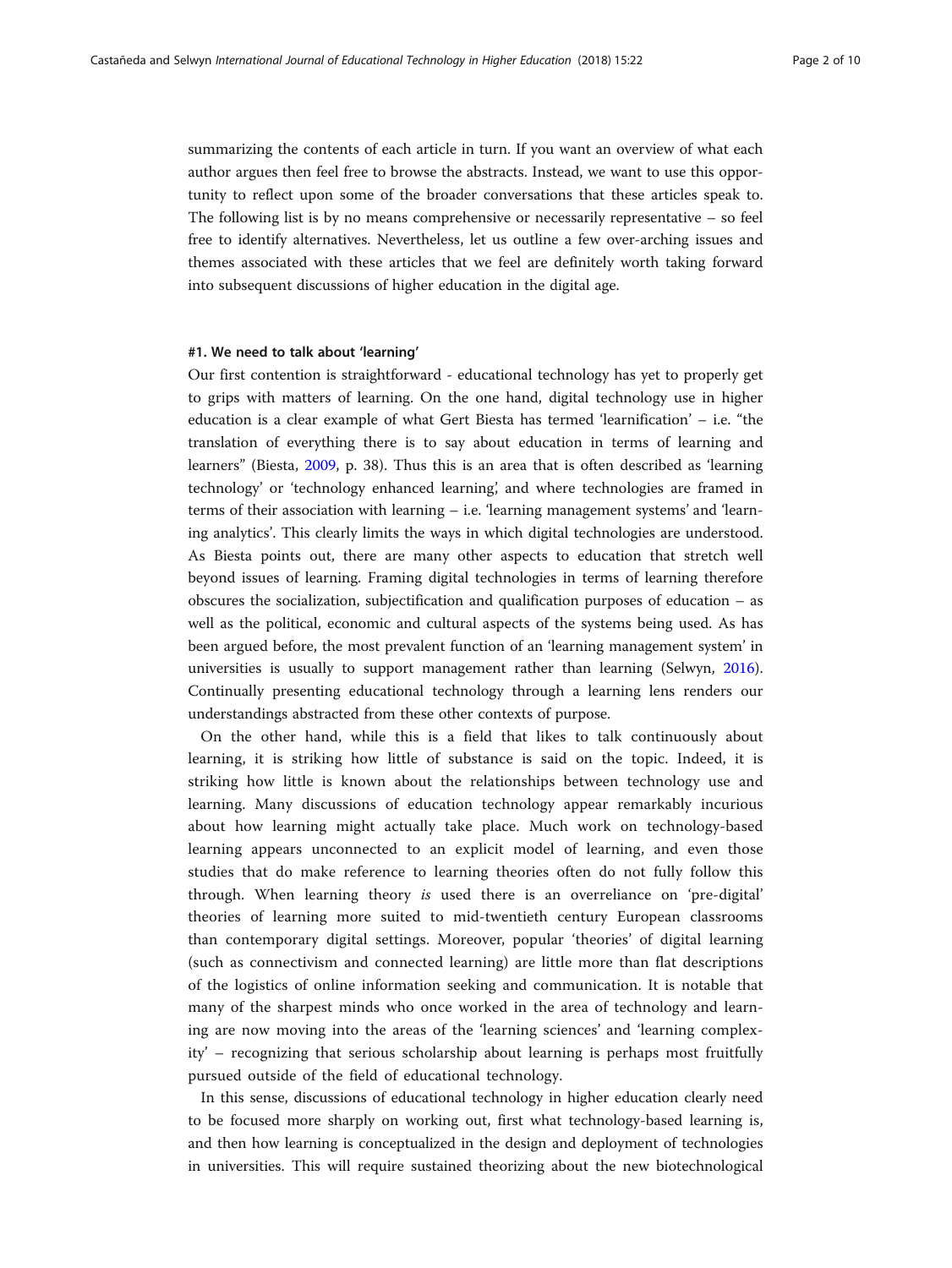qualities of interconnected learning – especially in terms of how learning is moving beyond the boundaries of the brain, and what it means to learn when the prospect of accumulating transformed information in our brains is no longer sufficient (Clark, [2003](#page-8-0)). This will also require consideration of how established self-regulation mechanisms of learning are challenged by the use of technologies (Azevedo, [2009](#page-8-0); Dabbagh & Kitsantas, [2012\)](#page-8-0), and what new forms of self-regulation and self-determined learning are now best supported by digital technologies. All told, there is much about 'learning' that needs to be re-thought and re-conceptualized.

# #2. We need to talk about pedagogy

Another surprising gap in discussions around digital technology and higher education is pedagogy. Looking back, it is notable how many studies published in the area of educational technology – even those having a great impact on subsequent literature – pay little consideration to underlying pedagogies and teaching models. Throughout most discussions of the development and implementation of technologies in higher education, there is little consideration of this fundamental element of educational action. Of course, this lack of acknowledgement of pedagogy does not mean that pedagogy is absent from these actions. On the contrary, pedagogy is inherently part of any educational technology use. Thus not explicitly addressing the pedagogical foundations of any instance of digital education makes it difficult to robustly question (let alone change) the ways in which the technology is being used to support learning.

This lack of pedagogic insight fundamentally limits what can be said about digital technology in an educational sense. At best, then, the pedagogies of technologybased education are framed as taken-for-granted and non-negotiable. Conversely, the supposedly 'urgent' issues that instead take up the time and attention of educational technologists (such as instrumental or contextual concerns over 'what works and why?'), cannot be fully understood or addressed without detailed knowledge of the pedagogical underpinnings of the technology use (Cobo, [2016\)](#page-8-0). Talking about pedagogy implies being concerned about all aspects of any educational process – be it intellectual, structural, or instrumental terms. Paying close attention to pedagogy allows us to understand that the educational use of technology is not a chaotic process with dynamics that are governed by chance. Instead, any educational use of technology is a complex process that is shaped, conditioned, and modified by a range of pedagogic actors and influences. All of these elements need to be known if we are to understand or improve the educational process (Decuypere & Simons, [2016](#page-8-0)).

This raises a range of important questions about any forms of technology use in education. For example, what is the knowledge being developed, how do we understand how knowledge is generated and transformed (epistemology)? What are the most important processes to support people to learn (psychology)? What processes are set in motion in the processes of teaching and learning with the technology (didactics)? What role do the other pedagogic agents play and under what conditions do they operate? All of these are fundamental questions when it comes to understanding any educational process (Bartolomé, Castañeda, & Adell, [2018](#page-8-0)).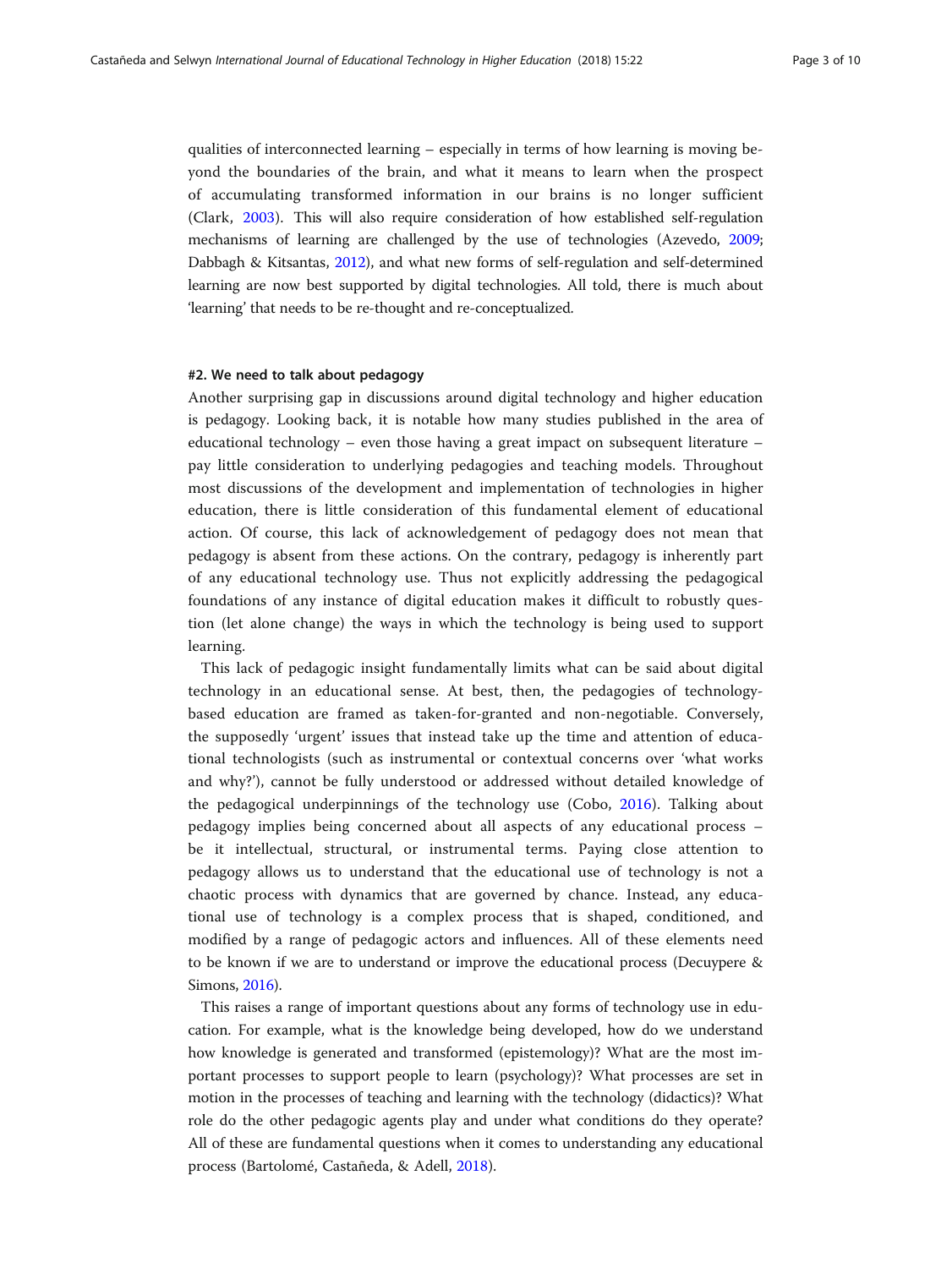These might appear to be dry, boring details in comparison to the more exciting, creative, playful or even disruptive discussions of educational technology use. Yet sidestepping consideration of these important issues of pedagogic intent and epistemological outcomes clearly limits the scope of understanding what digital technologies are being used for in higher education, and with what consequences. The 'educational' element of educational technology is not simply common-sense or implicit. We need to develop visions that go beyond conceptualising digital technology as an instrument within instructional design (what might be called the classic object of interest within the field of educational technology) or a systemic conditioner of education as a specialized communication process (Aagaard, [2018\)](#page-8-0). Instead, discussions about the pedagogic underpinnings of the technologies being used in university teaching and learning are much-needed and long over-due.

# #3. Acknowledging the 'human' aspects of digital technology use in education

Thirdly, it is important for discussions of educational technology to extend beyond 'rational' aspects of the educational process (e.g. discussions of the informational, cognitive or neurological aspects of teaching and learning), and also give full consideration to education as a profoundly emotional and human process. It seems that there is a pronounced trend in many discussions of education and technology to discount (or even deny) affective aspects of the higher education experience. Much work continues to conceptualize education simply as a "collection of expertise and demonstrable abilities" (Zeide, [2017](#page-9-0), p. 169). In contrast, cultural, affective, spiritual, emotional, and ecological aspects (Coeckelbergh, [2018;](#page-8-0) Earp & Savulescu, [2018](#page-8-0)), are either assumed to be 'overcome' through hyper-rationalist forms of digital education, or else somehow controlled and re-programmable (Williamson, [2017](#page-9-0)). All of these perspectives work to denaturalize technology-based education and deny that is remains a human endeavour shaped by basic human characteristics.

Instead, more attention needs to be paid to the interplay between the use of digital technology and people's emotions, feelings and affect. This is essential if we are to fully engage with issues such as identity, responsibility and accountability, as well as the idea of digital technology use as a collective endeavour grounded in social relations. Moreover, it is also important to explore how the use of digital technologies in higher education settings profoundly shapes the emotions, moods and feelings of students and staff. The ways in which digital technologies are used in/for university plays an increasingly key part in the production of student and teacher subjectivities. As such, digital technologies do not simply support the transmission or exchange of information between staff and students. Instead, these technologies mould peoples' values, beliefs and behaviours. Conversely, it is also necessary to explore how these digital technologies are themselves shaped by people's emotions, moods and feelings – for example, exhaustion and excitement, boredom and flow, discomfort and relief. All of these issues highlight an area of change that is difficult to pin down – that is, how digital technologies are altering what it is to be human while at university. For example, how are digital technologies mitigating and/or exacerbating feelings of disconnection, distancing and what might be termed 'alienation'? How are people proving able to accommodate mismatches between human feelings and machine logics?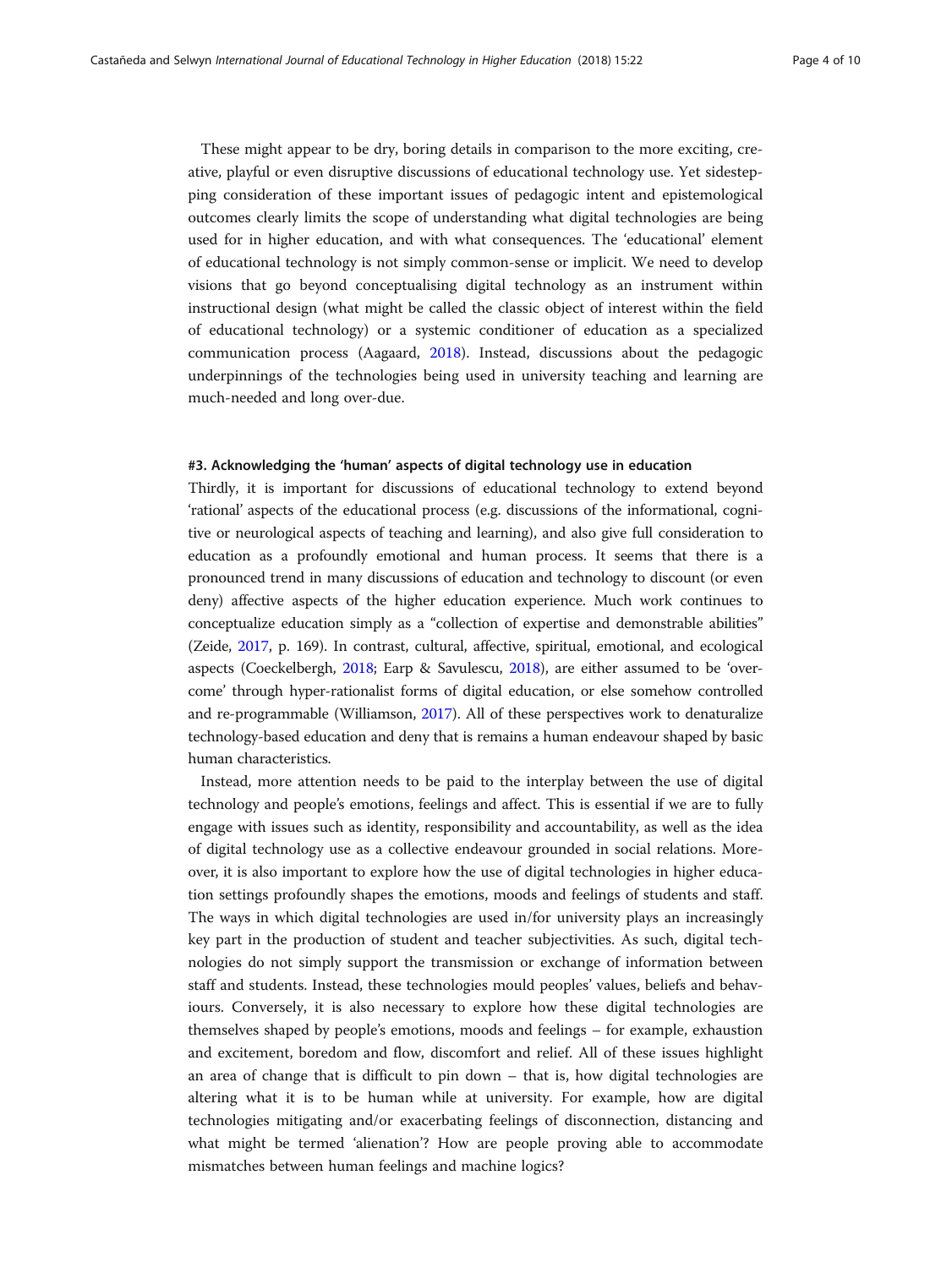# #4. Digital technologies and the (hyper) individualisation of digital education

Digital technologies are certainly proving to be a key vehicle for recasting higher education as an individualized activity. Indeed, some of the most prevalent forms of digital technology in higher education seem based on the implicit framing of individual students taking responsibility for decision-making with regards to their education, as well as dealing with the consequences of these decisions. We are told, for example, how digital education demands increased levels of self-dependence and entrepreneurial thinking on the part of students, with educational success dependent primarily on students' ability to self-direct their engagement with learning through various preferred forms of digital technology. In this sense, technology-based learning is increasingly positioned as an implicitly self-centred endeavour. Digital technology places students in personal formative cycles, and individual feedback loops. Individuals –students alongside lecturers and academics - are expected to become industrious self-improvers, driven by external goals and striving to improve one's own performance.

Alongside this individualization of action is the reframing of higher education along less collective lines. Unencumbered by the need to learn and work with those in our immediate contexts, educational technologies are sold on the promise of making it easier to interact and learn with other people of our own choosing. One widely touted benefit of this is that the dispersed 'communities' of remote learners and academics established through digital technologies differ considerably in terms of social diversity, obligation, solidarity and social relations. All these changes may well have merit, yet need to be acknowledged more openly and vigorously discussed. One concern that readily springs to mind is how such shifts in emphasis sit with the traditional values and desires of 'public education' – i.e. education as a public good rather than private interest, and learning as a social rather than solipsistic undertaking. At best, these individualistic constructions of digital education could be said to be doing little to reflect issues of social justice, inequality or the notion of education as a collective public good. Depending on one's perspective such gaps may – or may not – constitute a problem, but these issues at least deserve more consideration within discussions of higher education and digital technology.

This raises a number of important questions. For example, to what extent does the idea of the self-responsibilized, self-determining learner advantage those individuals who are able to act in an agentic, self-motivated, empowered fashion – what Tressie McMillan Cottom [\(2016\)](#page-8-0) has witheringly referred to as the ideal of the well-resourced 'roaming autodidact'? At best, then, it is likely that only privileged groups are able to act in this empowered fashion. As such, a number of scholars have begun to unpick the uneasy and often unconvincing assumption of the individual 'rational' learner operating within an efficient digital network (Blum-Ross & Livingstone, [2016\)](#page-8-0). Even, some of the objectives we mentioned before, regarding supposed emancipation of students, which could be understood as the empowerment of future professionals who manage their Personal Learning Environment (PLE) and which, as such, at least on theory are considered desirable within the competencies to be developed within the framework of higher education, actually are not developed almost at all (Prendes, Castañeda, Gutierrez, & Roman, [2016](#page-8-0)). While digital education might work well for individuals, it is likely to work better for some individuals rather than others.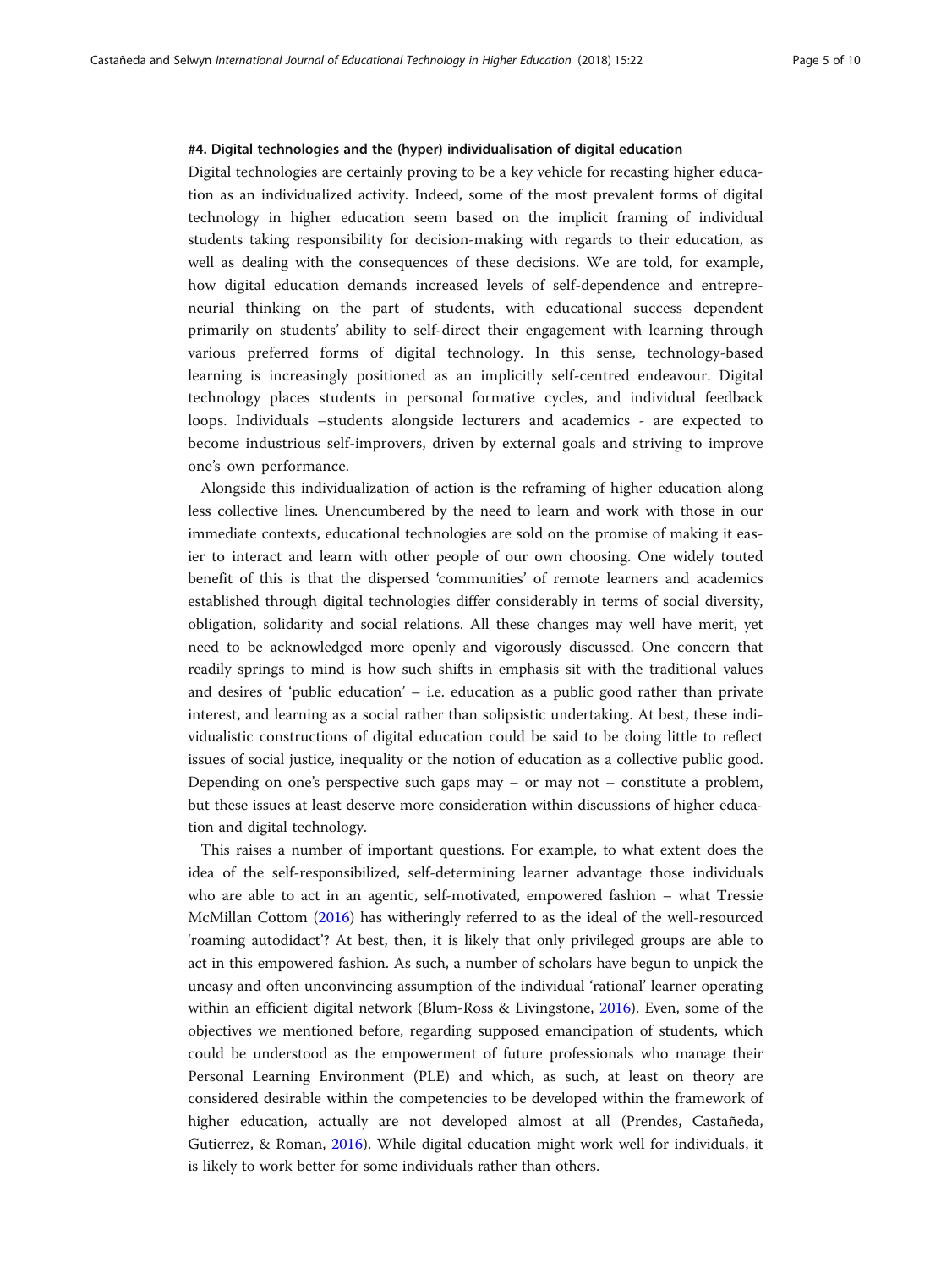## #5. Digital technologies and the commercialization of higher education

The use of digital technology in higher education is now a multi-billion dollar business which sees global technology corporations exerting increasing influence on the affairs of local universities. Thus, the wide-scale digitization of university teaching and learning raises a number of different 'commercialisations' of higher education that need to be better acknowledged. In particular, the market-led nature of higher education technology has connotations that reach well beyond from the simple provision of resources to university consumers. For example, much of the organization and administration of universities is now shaped by commercially-provided systems based around models developed for business and industry. The rise of 'content management systems', 'workload management systems', performance metrics and analytics could be seen to key elements in the steady corporatization of higher education – i.e. the restructuring and reorganization of universities to function and behave as if they were corporations.

Similarly, the commercial design of educational systems and software increasingly shapes the forms of teaching and learning that take place in universities. Regardless of the pedagogic intent of university educators, the software they use shapes what can and cannot be done in the classroom and lecture theatre. In this sense, it could be argued that "engineers, data scientists, programmers and algorithm designers are becoming today's most powerful teachers" (Williamson, [2017,](#page-9-0) n.p). This draws attention to the philosophies of pedagogy and learning that are 'baked into' the coded design of the software that universities purchase and use, alongside any corresponding consideration for equity, critique and other ideals that might be seen as traditional underpinning features of higher education.

It is also important to recognize the influence of the IT industry on policy and professional thinking about higher education. Indeed, in one way or another, the influences of the IT industry have been central to many of the recent technology-related educational reforms and innovations, sometimes in the supposedly innocuous form of "philanthropy" that helps in times of crisis. These includes seemingly innocuous ideas such as Digital Badges, Flipped Classroom, Twenty-First Century Skills, the Smart Campus and personalized learning. All of these ideas have been supported and sustained by the likes of Mozilla and Gates Foundations, Pearson, Cisco, Intel, Microsoft, Apple, and a host of smaller corporate names. Altogether, this industry activity continues to generate substantial pressure to reshape and redirect university education. As Kevin Carey ([2012](#page-8-0)) observed, the most influential thought leaders in higher education are increasingly likely to be programmers, hackers and trillion-dollar Silicon Valley IT industry that has grown up around them.

## #6. Digital technologies and the neoliberalisation of higher education

Related to these issues of individualization and commercialisation is the implicit advancement of neoliberal values through the digitization of university processes and practices. While neoliberalism is often talked about in terms, there are a number of specific aspects that are clearly embodied in the forms of digitally-based education discussed in the special issue. In particular, it is striking that many forms of digital education seem aligned closely with the promotion of market mechanisms and free-market values. For example, the design of many forms of digital education appears to support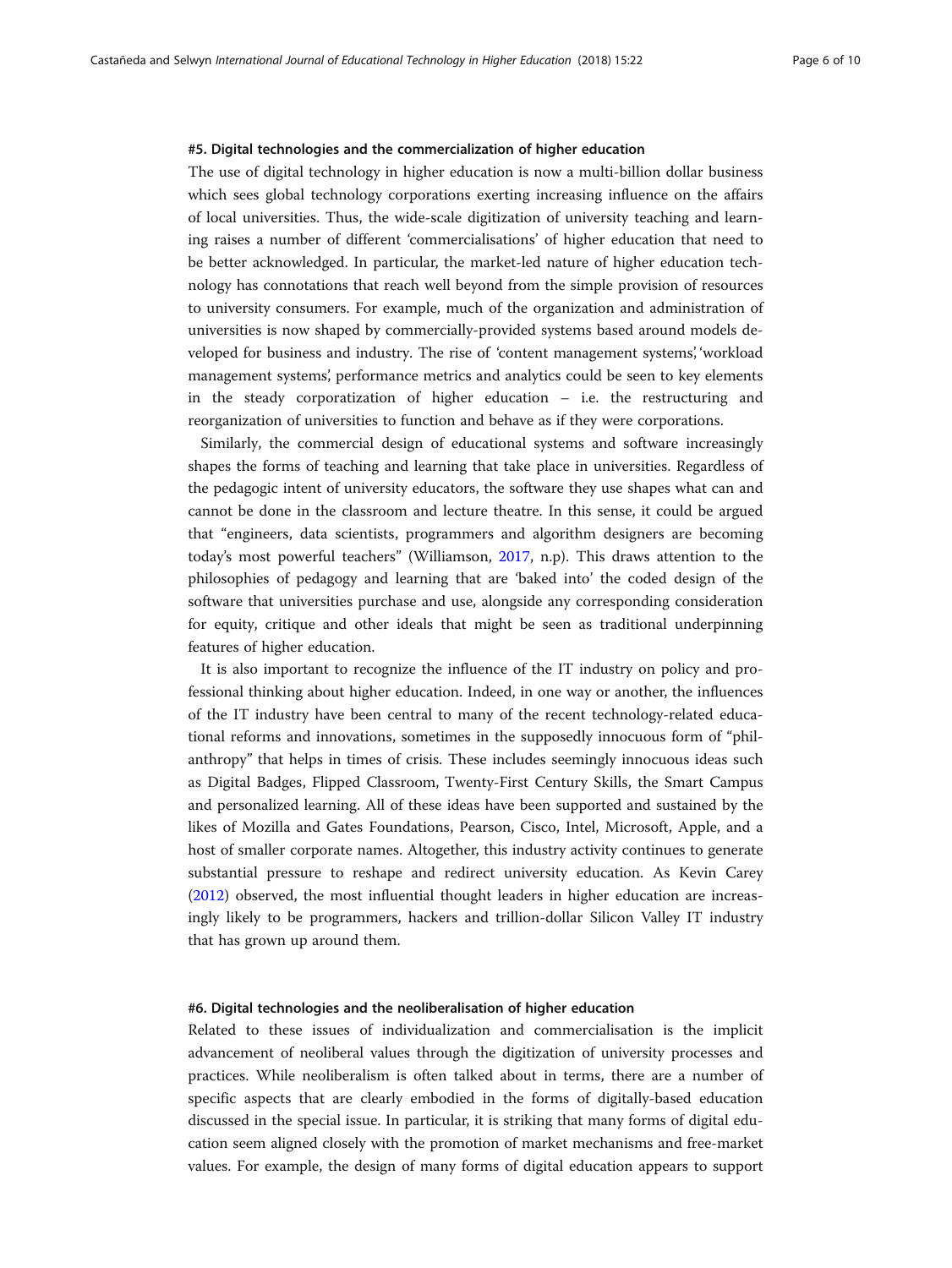rational market exchange as a dominant framework for organizing and regulating educational engagement. Moreover, digital technologies are increasingly used to support the overt monetization of education provision within commercial marketplaces. This is apparent in attempts to use online education to diversify higher education provision through alternate offerings such as the recently proposed \$57,000 per year 'Woolf University' – an online service which strives to function as 'Uber for students, Airbnb for academics' (THE, [2018\)](#page-9-0).

It is also notable how digital technologies are also often used to promote the reconfiguration of education into a commodity state – i.e. framing education processes and practices into 'market forms' that have calculable and quantifiable value, and that are therefore exchangeable. One of the values implicit in many popular instances of digital education is the reconfiguration of educational practices and relations into forms that can be quantified and exchanged; governance practices are increasingly directed by market rationales, supported and fostered by principles of international ranking based competition (Diez, [2018\)](#page-8-0). This can be seen in the increased use of online metrics, measurements and 'analytics', as well as the 'unbundling' of components of university learning in the form of microcredentials, blockchain based programs and certifications, or digital portfolios.

Digital technologies are also implicit in the increased expansion of higher education into unfamiliar areas of society and social life, leading to what is celebrated as an 'always-on' state of potential educational engagement. Indeed, digital technologies are commonly used to support the expansion of university education into domestic, community and work settings. The idea of being able to engage with university work on a continuous 24/7 basis reframes the idea of 'the student' around a neoliberal ideal of the entrepreneurial consumer engaging with education on a flexible and self-motivated basis. While often promoted as making access to higher education more free and open, such forms of digital education clearly support ideas of higher education as a product that is consumed along economically rational lines.

# #7. The need for constructive criticism of digital technologies and higher education

All these previous points raise the need for usefully critical research and writing. As the articles in this special issue show, being critical of digital technology in higher education does not entail a blanket dismissal of all things technological. It is all too easy for people to slip into dystopian fears of universities being ruined beyond repair by developments in digital education. Moreover, academic critique of digital higher education should not be conducted with a 'moralizing undertone' (Massumi, [2015,](#page-8-0) p. 14). As Banks and Deuze [\(2009,](#page-8-0) p. 425) warn, critical academic observers are not somehow "lifting the veil from the eyes of otherwise hapless participants". Students, staff and institutions who are involved in the forms of digital education described above are certainly not 'dupes' whose failings are only apparent to the outside academic observer. Thus, critical accounts of higher education and technology should strive to offer different - rather than better - perspectives on the topic. Critical scholars should not be dismissive or discounting of other approaches. As Rita Felski [\(2015\)](#page-8-0) reminds us, just because other work is not critical does not mean that it is uncritical. Thus, critical studies need to be conducted in a generous, open-minded spirit if they are to find a place in the general educational technology firmament.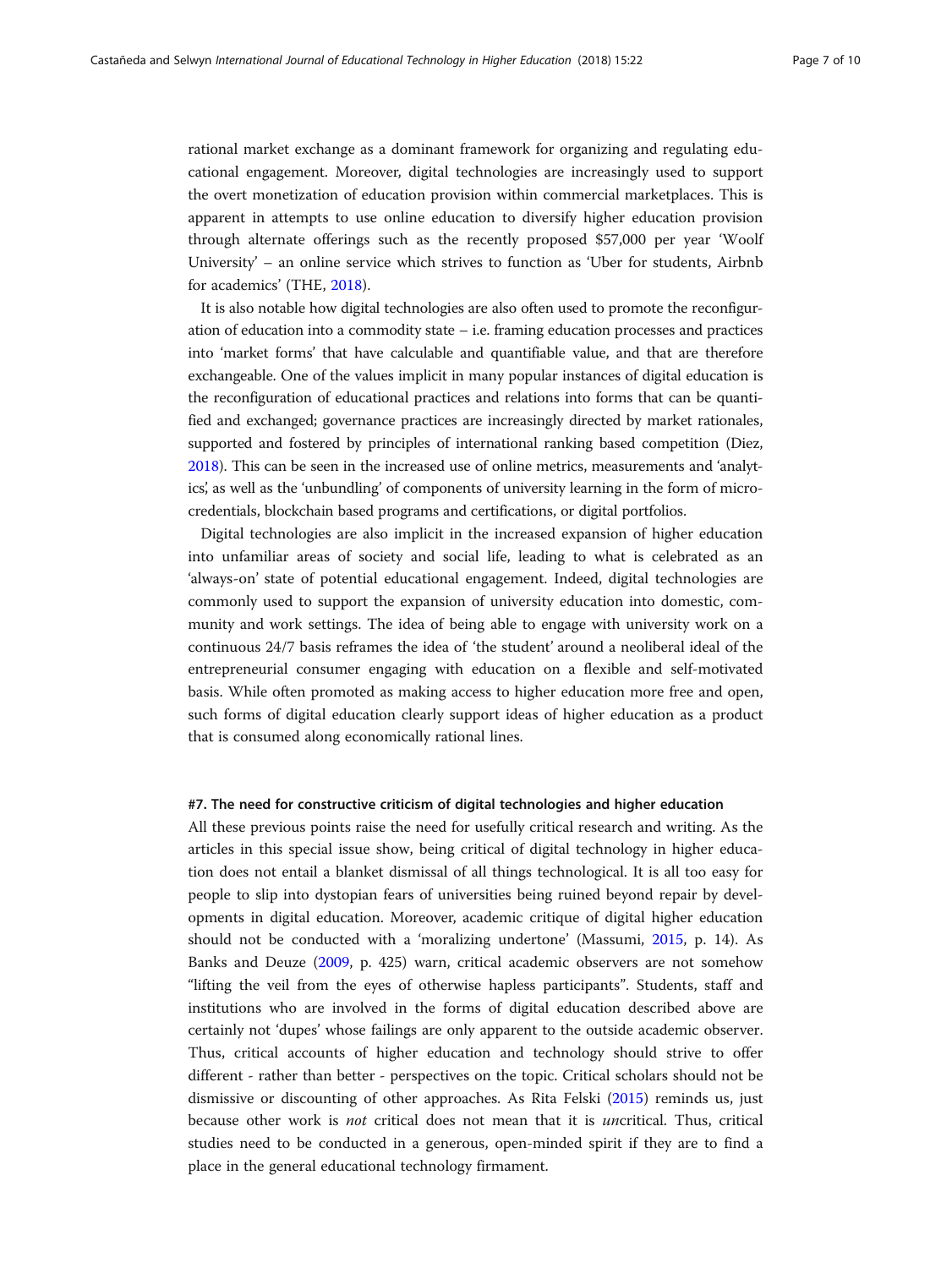Similarly, it is important to remember that the underlying aim of taking a critical approach is the desire to make a difference. To be more specific, the aim of critical scholarship should be to make digital higher education 'better' than it currently is. Taking a critical approach toward digital technology use in universities is a constructive rather than destructive exercise. Critical studies should set out to critique rather than criticize – the aim here is to "make meaning out of things, not find fault in them" (Watson, [2016](#page-9-0), n.p). Thus, ideally critical studies of education and technology will result in the proposition of alternate uses of technology. The ultimate aim of taking a critical approach to educational technology in higher education is therefore to turn critique and insight into the production of alternative strategies. In pursuing this aim, it is important to remember that any critique is never "the final word" on a matter (Konstantinou, [2016](#page-8-0), n.p). Instead, this is work that is intended as the starting point of a conversation, and the beginning of renewed efforts to look for better ways of doing things.

# Conclusions

While these discussion points cover a lot of ground, this is by no means an exhaustive list. If given another 5000 words to play with, then we might easily come up with seven different issues. Each author could undoubtedly come up with a further seven issues specific to their own article. The key point here is that there are plenty of important conversations that need to take place about digital technology and higher education beyond the presumption that technology is an instrumental issue that is neutrally implemented. As each of the articles in this special issue illustrate, the need for critical questions to be asked of higher education and digital technology is more pressing than ever.

Perhaps the key sensibility underlying all these issues is that the digitization of higher education is something that needs to be framed in problematic – rather than celebratory – terms. In making this point we are not arguing that digital technologies are necessarily bad. Rather we are suggesting that digital technologies need to be seen as problematic. This requires an ongoing suspicion and scepticism (rather than cynicism) toward seemingly 'ubiquitous' technologies that are all too easy to take for-granted as they recede into the background of everyday life. This also involves an active commitment to 'thinking otherwise' about how these technologies might be better implemented across higher education settings. As Michel Foucault (cited in Dreyfus & Rabinow, [1982,](#page-8-0) pp. 231–232) put it:

"My point is not that everything is bad, but that everything is dangerous, which is not exactly the same as bad. If everything is dangerous, then we always have something to do. So my position leads not to apathy but to a hyper- and pessimistic activism. I think that the ethico-political choice we have to make every day is to determine which is the main danger."

These are sentiments that one might not associate immediately with discussions of digital technology use in higher education. Indeed, most people are a long way from framing digital technology and universities in ethico-political terms, let alone as cause for vigilance and activism. Yet these are sentiments and concerns that clearly need to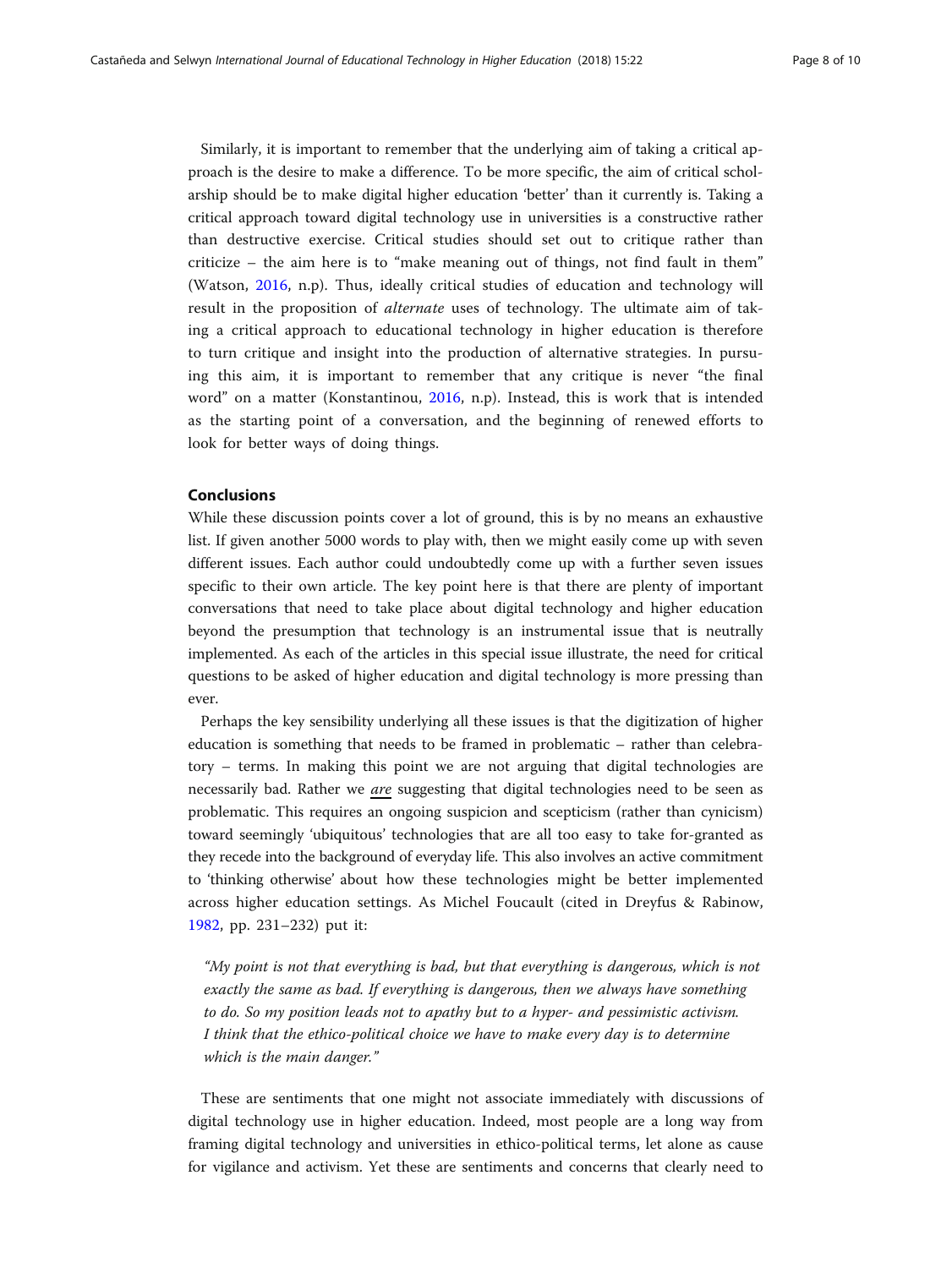<span id="page-8-0"></span>be more forcibly acknowledged as we move beyond instrumental questions of 'what works?' and 'how can technology fix education?'. Clearly the role of digital technology within the fast-changing machinations of higher education is complex. The six articles in this special issue go some way to suggesting directions for future discussions and debates. We therefore look forward to seeing these conversations developing in the pages of this journal for many years to come. These are not problems that are going to be resolved quickly.

#### Authors' contributions

Both authors read and approved the final manuscript.

#### Competing interests

The authors declare they do have no competing interests.

# Publisher's Note

Springer Nature remains neutral with regard to jurisdictional claims in published maps and institutional affiliations.

#### Author details

<sup>1</sup>Grupo de Investigación de Tecnología Educativa, Departamento de Didáctica y Organización Escolar, Facultad de Educación, Universidad de Murcia, Murcia, Spain. <sup>2</sup>Monash University, Clayton, Australia.

## Received: 24 April 2018 Accepted: 2 May 2018 Published online: 14 May 2018

## References

- Aagaard, J. (2018). Magnetic and multistable: Reinterpreting the affordances of educational technology. International Journal of Educational Technology in Higher Education, 15, 4. <http://sci-hub.tw/10.1186/s41239-017-0088-4>.
- Azevedo, R. (2009). Theoretical, conceptual, methodological, and instructional issues in research on metacognition and self-regulated learning: A discussion. Metacognition and Learning, 4(1), 87–95. [http://sci-hub.tw/10.1007/s11409-009-](http://sci-hub.tw/10.1007/s11409-009-9035-7) [9035-7.](http://sci-hub.tw/10.1007/s11409-009-9035-7)

Banks, J., & Deuze, M. (2009). Co-creative labour. International Journal of Cultural Studies, 12(5), 419–431. [http://sci-hub.](http://sci-hub.tw/10.1177/1367877909337862) [tw/10.1177/1367877909337862](http://sci-hub.tw/10.1177/1367877909337862).

- Bartolomé, A., Castañeda, L., & Adell, J. (2018). Personalisation in educational technology: The absence of underlying pedagogies. International Journal of Educational Technology in Higher Education, 15(1), 14. [http://sci-hub.tw/10.1186/](http://sci-hub.tw/10.1186/s41239-018-0095-0) [s41239-018-0095-0.](http://sci-hub.tw/10.1186/s41239-018-0095-0)
- Biesta, G. (2009). Good education in an age of measurement: On the need to reconnect with the question of purpose in education. Educational Assessment, Evaluation and Accountability, 21(1), 33–46. [http://sci-hub.tw/10.1007/s11092-](http://sci-hub.tw/10.1007/s11092-008-9064-9) [008-9064-9](http://sci-hub.tw/10.1007/s11092-008-9064-9).

Blum-Ross, A., & Livingstone, S. (2016). From youth voice to young entrepreneurs: The individualization of digital media and learning. Journal of Digital and Media Literacy, 4(1/2) [http://www.jodml.org.](http://www.jodml.org)

Carey, K. (2012). The siege of academe. Washington: [https://washingtonmonthly.com/magazine/septoct-2012/the-siege](https://washingtonmonthly.com/magazine/septoct-2012/the-siege-of-academe/)[of-academe/.](https://washingtonmonthly.com/magazine/septoct-2012/the-siege-of-academe/)

- Clark, A. (2003). Natural-born cyborgs: Minds, technologies, and the future of human intelligence. Oxford University Press. Cobo, C. (2016). La Innovación Pendiente. In Colección Fundación Ceibal/ debate Retrieved from [http://](http://innovacionpendiente.com/)
	- [innovacionpendiente.com/](http://innovacionpendiente.com/).

Coeckelbergh, M. (2018). Technology and the good society: A polemical essay on social ontology, political principles, and responsibility for technology. Technology in Society, 52, 4–9. <http://sci-hub.tw/10.1016/j.techsoc.2016.12.002>.

- Cottom, T. (2016). Black cyberfeminism: Ways forward for classification situations, intersectionality and digital sociology. In J. Daniels, T. Cottom, & K. Gregory (Eds.), Digital sociologies, (pp. 211-230). Bristol: Policy Press.
- Dabbagh, N., & Kitsantas, A. (2012). Personal learning environments, social media, and self-regulated learning: A natural formula for connecting formal and informal learning. The Internet and Higher Education, 15(1), 3–8. [http://sci-hub.](http://sci-hub.tw/10.1016/j.iheduc.2011.06.002) [tw/10.1016/j.iheduc.2011.06.002.](http://sci-hub.tw/10.1016/j.iheduc.2011.06.002)

Decuypere, M., & Simons, M. (2016). Relational thinking in education: Topology, sociomaterial studies, and figures. Pedagogy, Culture & Society, 24(3), 371–386. [http://sci-hub.tw/10.1080/14681366.2016.1166150.](http://sci-hub.tw/10.1080/14681366.2016.1166150)

Diez, E. (2018). Neoliberalismo educativo. Madrid: Octaedro.

Dreyfus, H., & Rabinow, P. (1982). Michel Foucault: Beyond structuralism and hermeneutics. Brighton: Harvester. Earp, B. D., & Savulescu, J. (2018). Love drugs: Why scientists should study the effects of pharmaceuticals on human

romantic relationships. Technology in Society, 52, 10–16. [http://sci-hub.tw/10.1016/j.techsoc.2017.02.001.](http://sci-hub.tw/10.1016/j.techsoc.2017.02.001) Felski, R. (2015). The limits of critique. Chicago: Chicago University Press.

Konstantinou, L. (2016). The hangman of critique. Los Angeles Review of Books [https://lareviewofbooks.org/article/the](https://lareviewofbooks.org/article/the-hangman-of-critique/)[hangman-of-critique/.](https://lareviewofbooks.org/article/the-hangman-of-critique/)

Massumi, B. (2015). Politics of affect. Cambridge: Wiley.

- Prendes, M. P., Castañeda, L., Gutierrez, I., & Roman, M. (2016). Still far from personal learning: Key aspects and emergent topics about how future professionals' PLEs are. Digital Education Review, 29, 15–30.
- Selwyn, N. (2016). Minding our language Why education and technology is full of bullshit … and what might be done about it. Learning, Media and Technology, 41(3), 437–443. [http://sci-hub.tw/10.1080/17439884.2015.1012523.](http://sci-hub.tw/10.1080/17439884.2015.1012523)